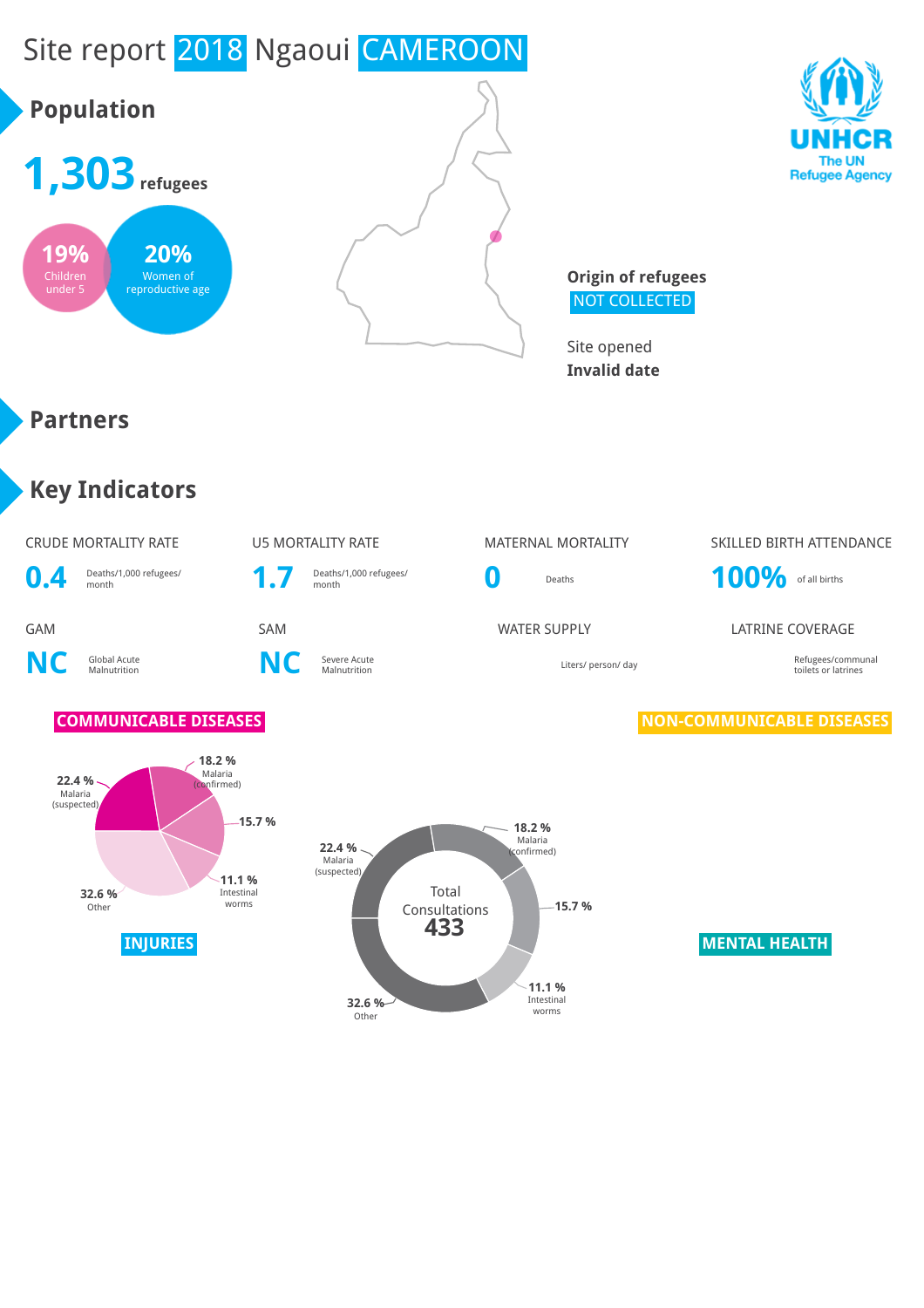### **Public Health**

| <b>HEALTH STAFFING</b>                                      | <b>INDICATOR</b> | <b>STANDARD</b> |                        | <b>MORBIDITY</b>                                 | <b>INDICATOR</b> | <b>STANDARD</b> |   |
|-------------------------------------------------------------|------------------|-----------------|------------------------|--------------------------------------------------|------------------|-----------------|---|
| Number of medical doctors                                   |                  | 1: 50,000       | 0                      | Incidence of malaria among children under        | 11               |                 |   |
| Number of qualified nurses                                  |                  | 1:10,000        | $\bullet$              | Incidence of watery diarrhoea among              | $\mathbf 0$      |                 |   |
| Number of community health workers                          |                  | 1: 1,000        | $\bullet$              | children under 5                                 |                  |                 |   |
| <b>ACCESS AND UTILIZATION</b>                               | <b>INDICATOR</b> | <b>STANDARD</b> |                        | Incidence of pneumonia among children<br>under 5 | 2                |                 |   |
| Consultations per trained clinician per day                 | 4                | < 50            | Ø                      | Incidence of pneumonia among over 5              |                  |                 |   |
| Health utilisation rate (new visits / refugee /             | 0.1              | $1 - 4$         | ೞ                      | Tuberculosis success rate                        |                  | < 90%           |   |
| year)<br>Proportion of host population consultations        | 90%              |                 |                        | Were any MDR/X-TB cases diagnosed among<br>PoCs? |                  | <b>No</b>       |   |
| <b>MORTALITY</b>                                            | <b>INDICATOR</b> | <b>STANDARD</b> |                        | <b>VACCINATION</b>                               | <b>INDICATOR</b> | <b>STANDARD</b> |   |
| <b>Crude Mortality Rate</b><br>(CMR) (/1000/month)          | 0.4              | < 0.75          | $\bullet$              | Full vaccination coverage                        | 0%               | < 95%           | € |
| <b>Under-five Mortality Rate</b><br>(U5MR) (/1000/month)    | 1.7              | $< 1.5$         | Δ                      | Measles vaccination coverage                     | 0%               | < 95%           | Ø |
| <b>Infant Mortality Rate</b><br>(IMR) (/1000 livebirths)    | 0.0              | $< 30$          | $\boldsymbol{\varphi}$ | Source of vaccination data                       |                  |                 |   |
| <b>Neonatal Mortality Rate</b><br>(NNMR) (/1000 livebirths) | 286              | < 20            | Ø                      | IN-PATIENT DEPARTMENT (IPD)                      | <b>INDICATOR</b> | <b>STANDARD</b> |   |
| <b>OUTBREAK ALERT AND RESPONSE</b>                          | <b>INDICATOR</b> | <b>STANDARD</b> |                        | Average length of stay (days)                    | 12.5             |                 |   |
| Proportion of outbreaks investigated within 48<br>hours     | 0%               | 100%            | ☺                      | Case fatality rate                               | 0.0              |                 |   |
| Number of outbreaks reported                                | 1                |                 |                        | Hospitalisation rate                             | 76.0             | $50 - 150$      |   |

## **Reproductive Health**

| <b>ANTENATAL CARE</b>                                                                     | <b>INDICATOR</b> | <b>STANDARD</b> |               | <b>FAMILY PLANNING</b>                                                      | <b>INDICATOR</b> | <b>STANDARD</b> |   |
|-------------------------------------------------------------------------------------------|------------------|-----------------|---------------|-----------------------------------------------------------------------------|------------------|-----------------|---|
| Antenatal care coverage                                                                   | 83%              | > 90%           | А             | Contraceptive prevalence rate                                               | 0%               | $\geq 30\%$     | ⊠ |
| Coverage of antenatal tetanus vaccination                                                 | 150%             | >95%            |               | Source of contraceptive prevalence data                                     |                  |                 |   |
| <b>DELIVERY CARE</b>                                                                      | <b>INDICATOR</b> | <b>STANDARD</b> |               | SEXUAL AND GENDER-BASED VIOLENCE (SGBV)                                     | <b>INDICATOR</b> | <b>STANDARD</b> |   |
| Proportion of births attended by skilled<br>personnel                                     | 100%             | $\geq 90\%$     | $\bm{\omega}$ | Total number of reported rapes                                              | $\mathbf{0}$     |                 |   |
| Proportion of births conducted by caesarean<br>section                                    | 33%              | $5 - 15%$       |               | Proportion of eligible rape survivors provided<br>with PEP within 72 hours  |                  | 100%            |   |
| Proportion of newborn infants with low birth<br>weight (<2500 gs) (weighed within 72 hrs) | 0%               | < 15%           |               | Proportion of eligible rape survivors provided<br>with ECP within 120 hours |                  | 100%            |   |
| Proportion of teenage pregnancies                                                         | 0%               |                 |               | SEXUALLY TRANSMITTED INFECTIONS (STIS)                                      | <b>INDICATOR</b> | <b>STANDARD</b> |   |
| Still birth rate (/ 1000 total births / month)                                            | n                |                 |               | Number of genital ulcer diseases                                            | $\mathbf{0}$     |                 |   |
| Number of maternal deaths                                                                 | $\mathbf{0}$     |                 |               | Number of Pelvic Inflammatory diseases                                      | $\mathbf{0}$     |                 |   |
| Proportion of maternal deaths investigated<br>within 48 hours                             |                  | 100%            |               |                                                                             |                  |                 |   |